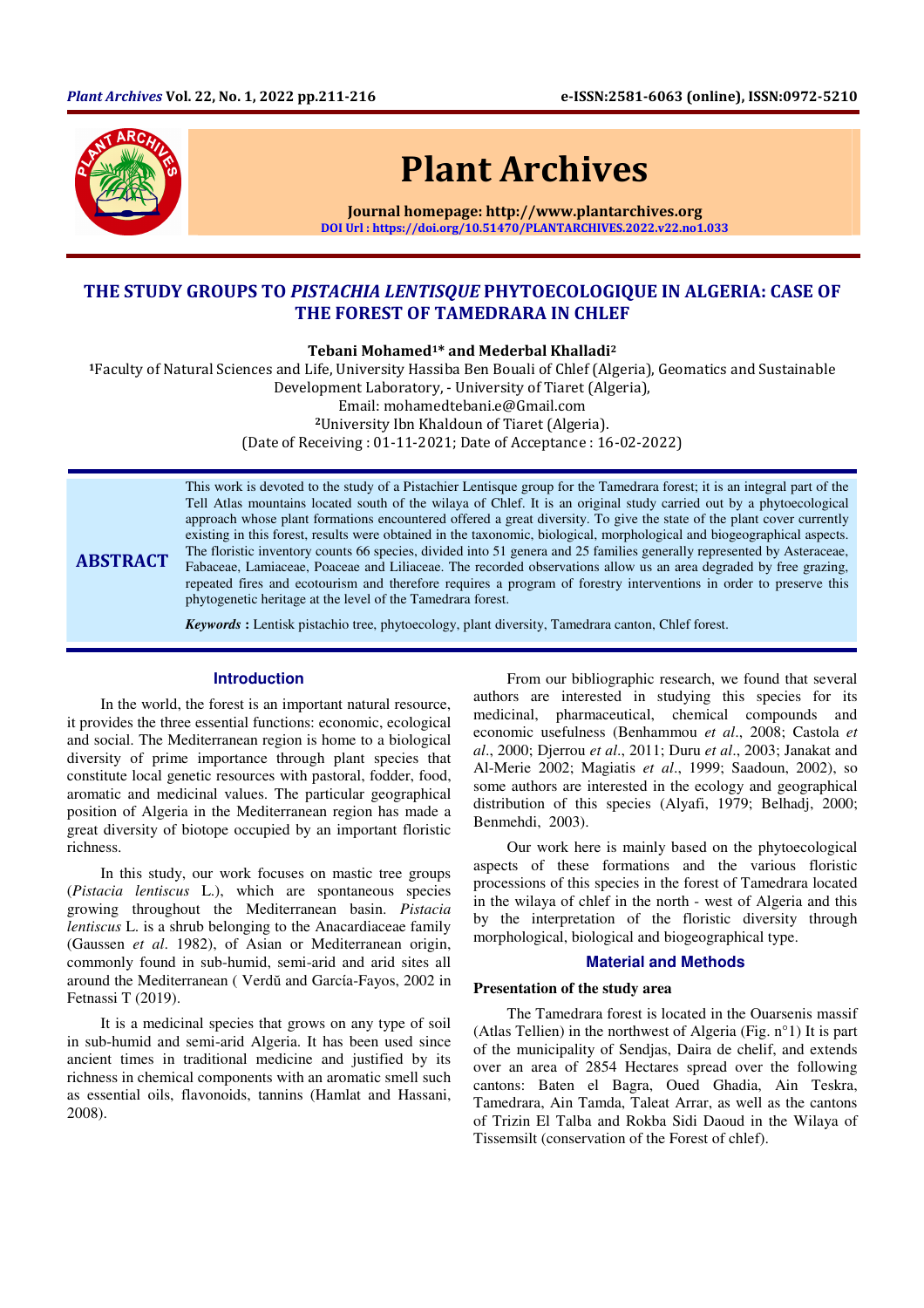

**Fig. 1 :** : Geographical location of study area

The geographical floor is of the middle Cretaceous represented by clay-limestone soil, with a soil of fairly good quality from a chemical point of view and constantly covered with forest or herbaceous vegetation. The altitude is varied between 800 m and 1194 m. The climate is characterized by an annual rainfall of 283.97 varied between 3.12 in July and 38.16 in December and a temperature varied between 11.22 in December and 31.48 in August Rainfall station of SidiYakoub (1987-2013). The most widespread vegetation adapted to the soil and climate in the eastern zone: Barbary arborvitae, Holm oak, Aleppo pine, Pinion pine, Zeen oak;

we also find: olive, oxycedral juniper, lentisk, cistus of Montpellier and lavender.

## **Methodology adopted**

A first field trip was made to take a general idea of the study area, and then the work was started in the field at the beginning of spring of the year 2018 because flowering is considered optimal for most species in this season. Inside the study area we have chosen the canton of Tamedrara (Fig. n°2), it is well represented by the *Pistachia lentiscus*.



**Fig. 2** : Map of sampling stations in the *Pistacia lentiscus* Study area Tamedrara Township (Tamedrara forest)

For all ecological studies based on field surveys, sampling is the first phase of the work and all the rest depends on it (Gounot, 1969 and Daget, 1989) and all available information can be used for station selection, representing the possible sample, in terms of their diversity, originality and representativeness (Gillet, 2000).

For the representativeness of the species, it is necessary to use an area at least above the minimum area, in the Mediterranean region this minimum area is of the order of 100 to 400 m² for forests and 50 to 100 m² for matorrals (Benabid, 1994).It is then based on the analysis of the spatial variations of the structure and the floristic composition, and

that of the local ecological conditions in a uniform sectoral ecological context (Lepart and Escarre, 1983).

To do the sampling, 10 stations were chosen, each of these stations includes ecological characteristics measured in the field: area, geographical coordinates, height, topography (slope and exposure), (Table 1). The choice of surveys is based on a subjective sampling that takes into account the structure of the vegetation where the criterion of floristicoecological homogeneity has been privileged.

The readings were made on floristically homogeneous surfaces, and 60 readings are made in the canton of Tamedrara with 6 readings for each station (Figure n°2)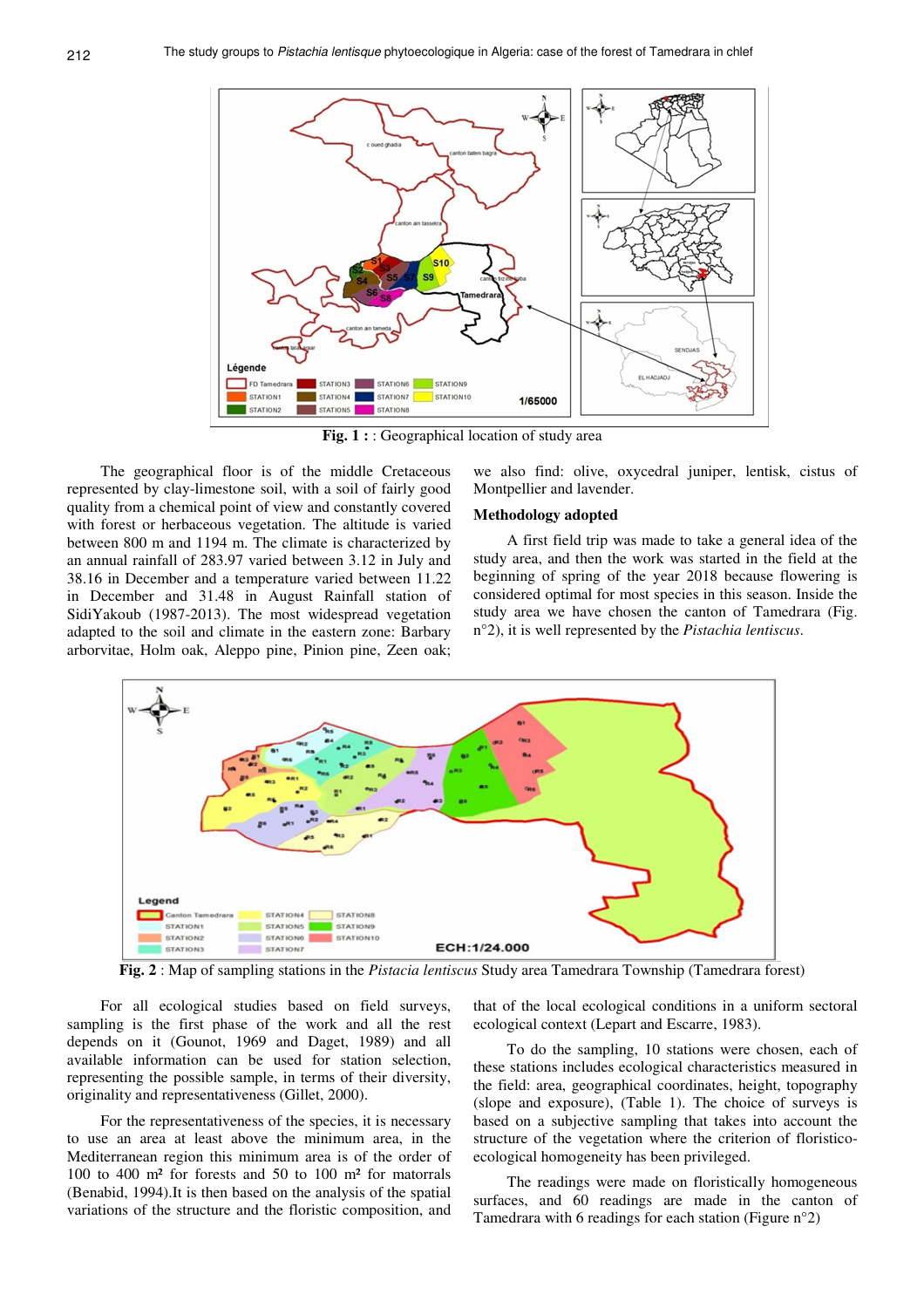| <b>Station</b> | Area<br>(Ha) | Geographic<br>Coordinate |            | Height | Slope $(\%)$ | <b>Exposure</b> |
|----------------|--------------|--------------------------|------------|--------|--------------|-----------------|
|                |              | X                        | Y          | Z(M)   |              |                 |
| Station 1      | 19.3         | 362434.61                | 3983525.12 | 770    | 3/26         | West            |
| Station 2      | 14.4         | 361891.16                | 3983218.33 | 567    | 40/18        | West            |
| Station 3      | 26.4         | 362659.33                | 3983316.61 | 816    | 40/13        | West            |
| Station 4      | 42.9         | 362016.00                | 3982809.97 | 652    | 1/28         | South-West      |
| Station 5      | 36.3         | 362949.43                | 3983133.98 | 842    | 6/50         | South-West      |
| Station 6      | 30.3         | 362234.68                | 3982446.22 | 593    | 1/34         | South-West      |
| Station 7      | 39.3         | 363352.00                | 3982959.46 | 916    | 9/48         | South           |
| Station 8      | 33.2         | 362665.31                | 3982275.40 | 661    | 1/40         | South           |
| Station 9      | 51           | 363787.67                | 3983115.93 | 975    | 1/50         | South           |
| Station 10     | 51.5         | 364168.91                | 3983389.43 | 923    | 4/48         | South East      |

**Table 1 :** The deferent data from the stations in the study area

The sampling equipment used includes: a digital camera to show the photos of species and the stations studied, secateurs to section the specimens of the species, an auger to take soil samples, Plaster and cord to delimit the sampling area, a GPS to take the geographical coordinates of the stations, a notebook and a pencil for recording the data, bags to collect the specimens and tape to fix the labels.

(Aubert, 1983); it is for this reason, we have analyzed the main soil parameters to know the type and nature of the soil where this vegetation is distributed (CE, PH and MO) because the soil is the main element of the environment which regulates the distribution vegetation (Ozenda, 1954).

## **Result and Discussion**

## **1. Result of analysis of some soil parameters**

Vegetation on the one hand, it plays an important role in the evolution of a soil and on the other hand, it reveals certain edaphic, climatic and biotic ecological conditions

The results obtained are shown in the tables below.

| <b>Station</b> | (pH)  | Table 2: Result of physic- chemical analysis of Tameurara Township<br>$CE$ (uc) | <b>MO</b> | $\%$ C |
|----------------|-------|---------------------------------------------------------------------------------|-----------|--------|
| Station 1      | 7,46  | 57,10                                                                           | 4,14      | 2,40   |
| Station 2      | 7,50  | 62,40                                                                           | 3,72      | 2,16   |
| Station 3      | 7,27  | 72,10                                                                           | 6,21      | 3,60   |
| Station 4      | 6,60  | 82,20                                                                           | 2,07      | 1,20   |
| Station 5      | 6,71  | 90,10                                                                           | 4,14      | 2,40   |
| Station 6      | 7,02  | 70,20                                                                           | 2,76      | 1,60   |
| Station 7      | 6,70  | 102,00                                                                          | 3,10      | 1,80   |
| Station 8      | 6,13  | 94.30                                                                           | 3,28      | 1,90   |
| Station 9      | 7,28, | 53,80                                                                           | 1,24      | 0,72   |
| Station 10     | 7,40  | 59,80                                                                           | 1,45      | 0.84   |

| Table 2: Result of physic-chemical analysis of Tamedrara Township |  |
|-------------------------------------------------------------------|--|
|-------------------------------------------------------------------|--|

We see that stations 1, 2, 3.6, 9 and 10 are slightly alkaline and the other four stations 4, 5.7 and 8 have slightly acidic hydrogen (PH) potential. The electrical conductivity (EC) varies between 53.8 and 102 us; this shows that all the study stations reveal non-saline soils. The organic matter (OM) varies between 1.24 and 6.21 with a carbon content varied between 0.72 and 3.60%. This shows that all the study stations reveal soils with high organic matter.

These physico-chemical characteristics of the samples analyzed indicate fertile soils rich in organic matter thanks to the diversity of species and the distribution of the root system

which thus show a very low conductivity and a neutral PH. These results indicate that *Pistacia lentiscus* does not present strict requirements on the soil side and shows a well-marked favorable dynamics in these stations.

## **II. Biological and biogeographical diversity**

#### **1. Systematic composition**

According to the floristic inventories that were carried out in the selected stations, our study area includes 25 families, 51 genera and 66 species over an area of 344.6 ha.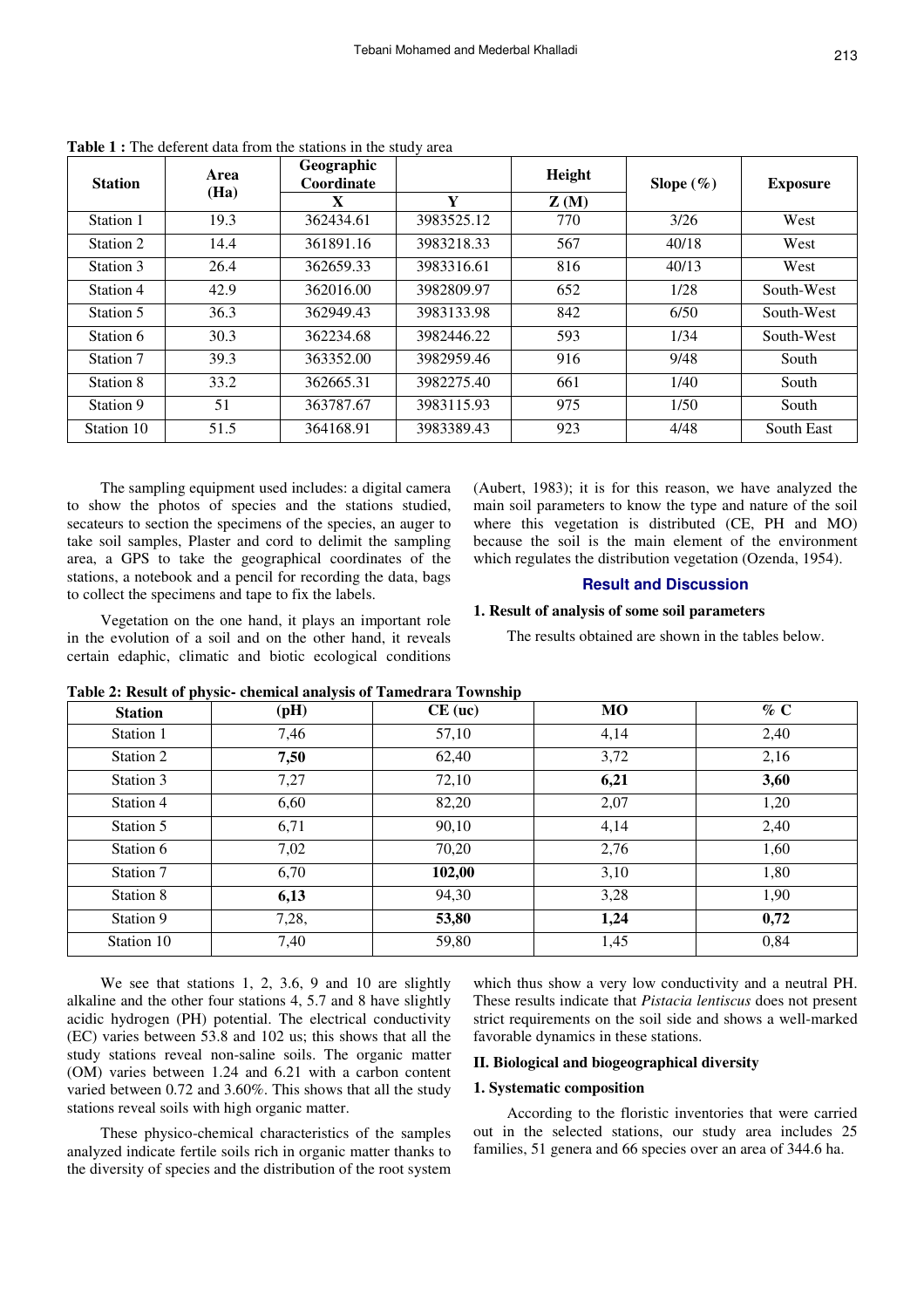

**Fig. 3 :** Composition in families, genera and species of the study area expressed in  $\%$ .

These results indicate that the canton of Temedrara is characterized by a floristic procession comprising 25 families, dominated by Asteraceae with 15%, Fabaceae with 12%, Poaceae and Liliaceae with 11%, the other families have a low representation. Most genera are represented by only one, two or three species.

#### **2. Biological Characterization**

#### **2.1. Biological classification of plants**

The biological spectrum according to Gaussen *et al*. (1982) is the percentage of the various biological types. Through this study and according to the total list of identified species, we have retained five biological types and we can determine the percentage of each biological type. This result shows a distribution of biological types in the plant formations of the study area as follows: PH> CH> TH> GE> HE. The phanerophytes present a very high rate with a percentage of (35%), which testifies to a forest zone. Among the species encountered, we have: *Pistascia lentiscus* L., *Tetraclinis articulata* and *Juniperus oxycedrus*. Despite the

importance of phanerophytes, chamaephytes remain important in the plant formations of the study area with 25% of the total number. Among the species encountered, we have: *Chamaerops humilis*, *Ampelodes mauritanica* and *Phagnalon saxatile*.

Therophytes are encountered with 21%, their representativeness remains low compared to chamaephytes, knowing that the percentage of therophytes is generally high in the Mediterranean and between 25% and 50% for forest formations (Barbero, 1989). These therophytes are represented in the area with the following species: *Anagalis arrvensis*., *Biscutella didyma a*nd *Plantago serraria*. Geophytes with 13%, their representativeness remains very low compared to phanerophytes with the following species: *Urginea maritima*, *Asparagus officinalis*, *Allium nigrum*. Finally the hemicriptophytes with a very low percentage of 6% are represented with the following species: *Astragalus crustiatus*. *Silybum marianus.* This low presence rate can be explained by the low organic matter content (Bouazza and Benabadji, 2002)



**Fig. 4 :**The biological types of the study area expressed in %.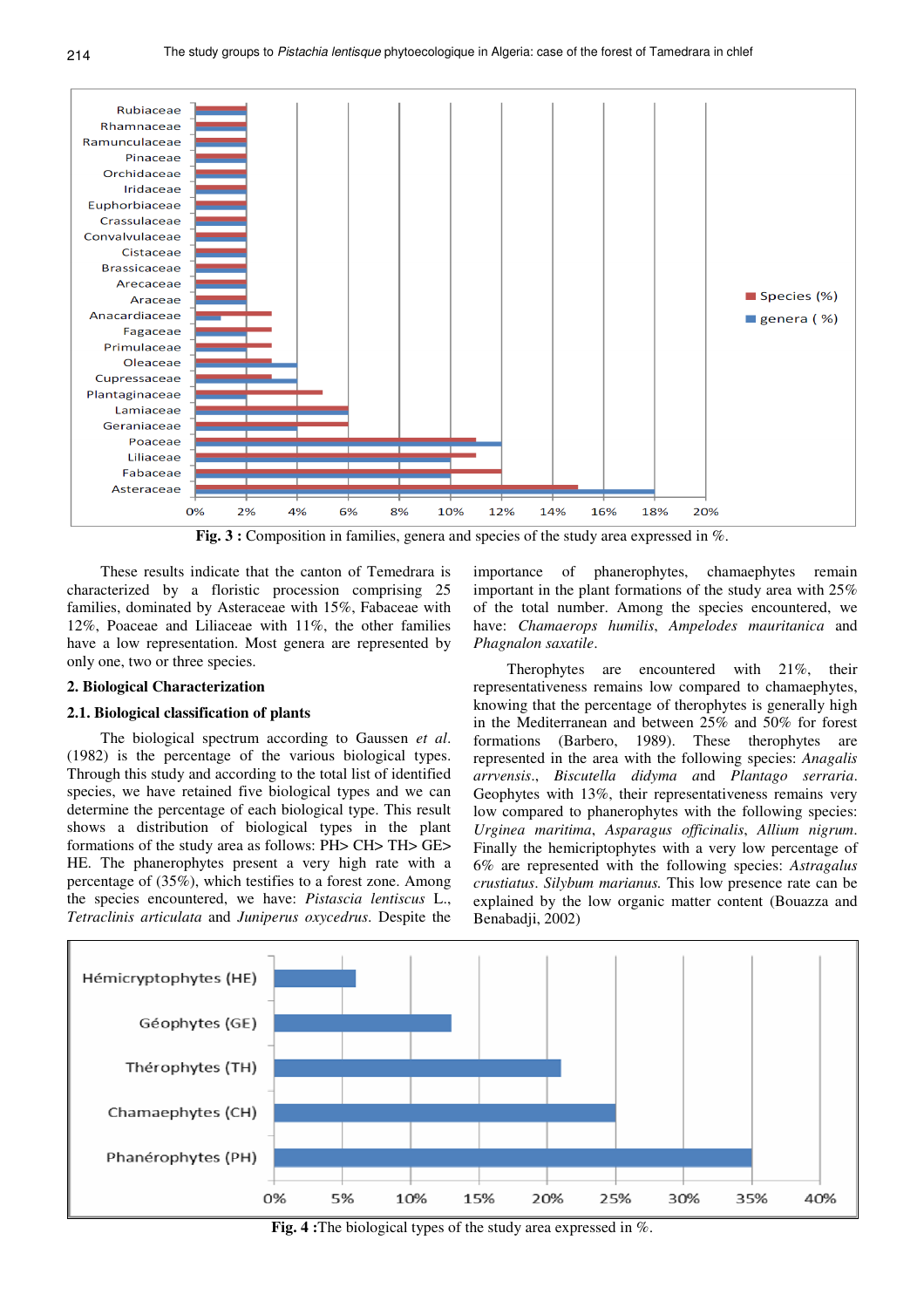## **2.2. Disturbance Index**

The disturbance index allows us to quantify the therophytization of an environment (Loisel and Gamila, 1993). It is calculated according to:

$$
IP = \frac{Number of channelbytes + Number of thérophytes}{Total number of species}
$$

This index was calculated for our study area (canton of Tamedrara) from the number of species identified for the 60 surveys carried out in the field, the disturbance index being around 46% for the area. This index allows us an area grazed by observed breeding practiced freely, in particular by cattle from the local population.

## **3. Morphological types**

The shape of the plant is one of the basic criteria for the classification of species into morphological type, the phyto-mass is composed of perennial, woody or herbaceous species, and annual species, the number of species inventoried has been classified according to morphological types (Figure 5)

Droughts, fire, grazing, clearing and observed local ecotourism lead to a regressive evolution of the vegetation cover in the study area. This regression results in the invasion of annual herbaceous plants with a short life cycle; they express an adaptation strategy vis-à-vis unfavorable conditions and a form of resistance to climatic rigors, justified by significant natural regeneration each year.



#### **4. Biogeographic types**

The biogeographical analysis of the current flora is likely to provide valuable information on the modalities of their establishment in the study region and the biogeographical spectrum, established according to the total floristic list of the territory, highlights the various elements. Among the species present in the Tamedrara forest, several have a significant range. To study this distribution of species we are based on the information provided by the new flora of Algeria Quezel and Santa (1962-1963).

The analysis of the flora shows a predominance of Mediterranean biogeographic type species in the study area with a percentage of 45%, then the West Mediterranean type by 17%. The rest represents a low participation, but contribute to the diversity and richness of the plant genetic potential of the region.



Fig. 6 : The biogeographical types of the study area expressed in %.

## **Conclusion**

For this research, the Tamedrara forest in the wilaya of Chlef was chosen as a model for a phytoecological study of Pistachio Lentisk groups, because this important species in the region. According to the floristic inventory of selected stations, our research area covering an area of 344.6 hectares, includes 66 species, 51 genera and 25 families. The most